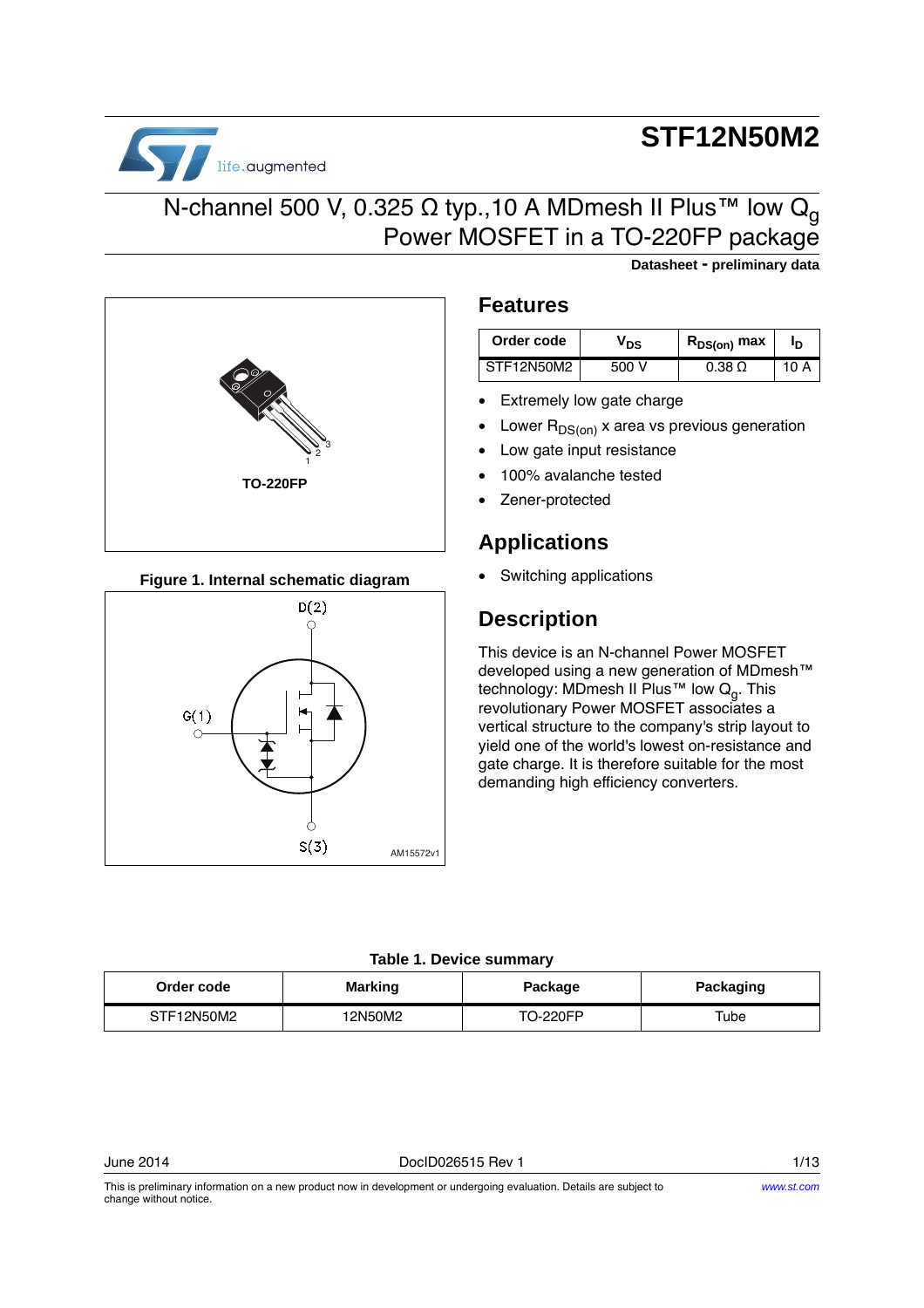## **Contents**

| $1 \quad \blacksquare$  |  |
|-------------------------|--|
| 2 <sup>1</sup>          |  |
|                         |  |
| $\overline{3}$          |  |
| $\overline{\mathbf{4}}$ |  |
| $5\phantom{.0}$         |  |

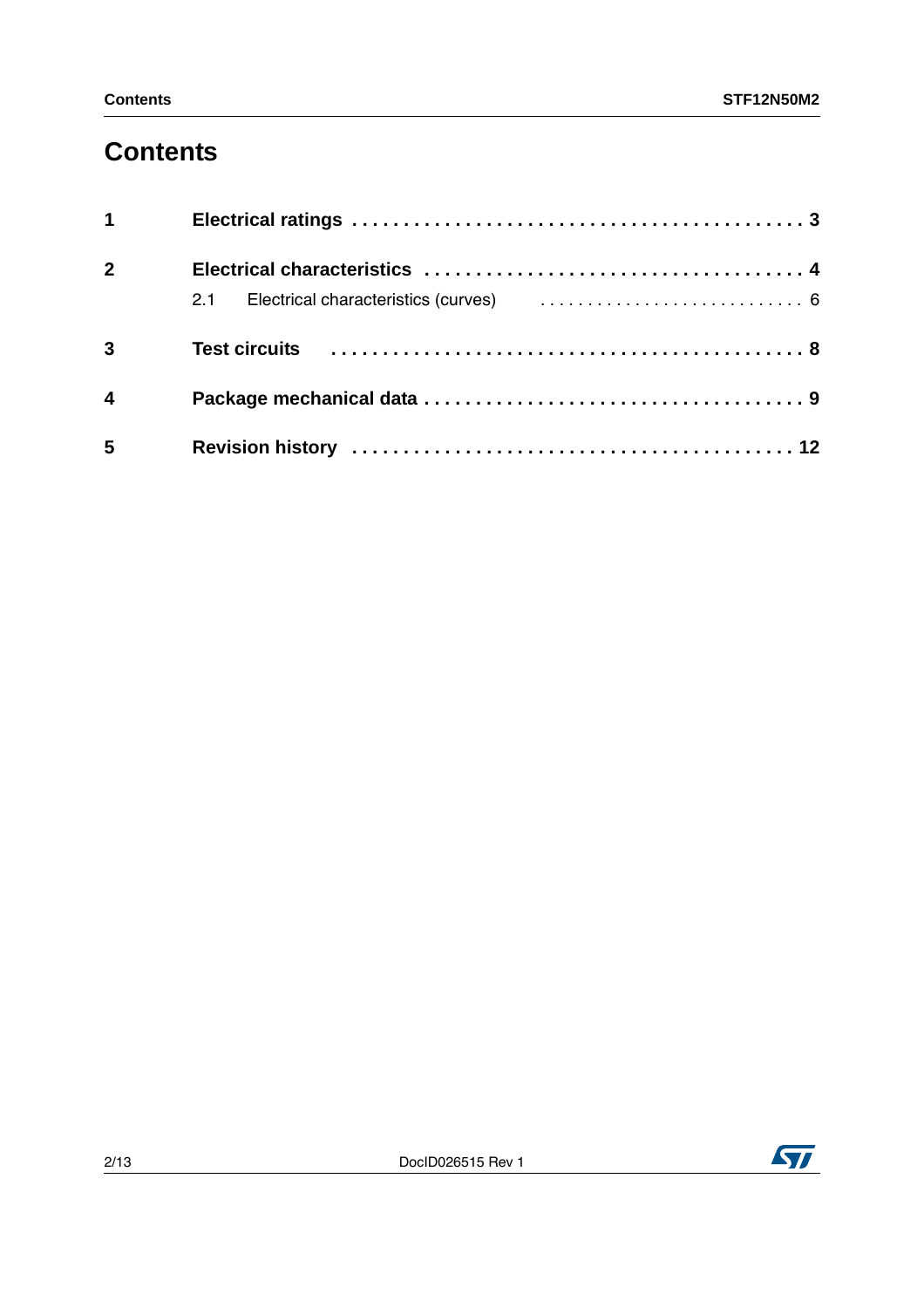## <span id="page-2-0"></span>**1 Electrical ratings**

| Symbol                              | <b>Parameter</b>                                                                                                   | Value       | Unit         |
|-------------------------------------|--------------------------------------------------------------------------------------------------------------------|-------------|--------------|
| $V_{GS}$                            | Gate-source voltage                                                                                                | ± 25        | v            |
| l <sub>D</sub>                      | Drain current (continuous) at $T_c = 25 °C$                                                                        | $10^{(1)}$  | A            |
| l <sub>D</sub>                      | Drain current (continuous) at $T_c = 100 °C$                                                                       | $7^{(1)}$   | A            |
| $I_{DM}$ $^{(2)}$                   | Drain current (pulsed)                                                                                             | 40          | A            |
| $P_{TOT}$                           | Total dissipation at $T_C = 25 °C$                                                                                 | 85          | w            |
| $dv/dt$ <sup><math>(3)</math></sup> | Peak diode recovery voltage slope                                                                                  | 15          | $V$ /ns      |
| $dv/dt^{(4)}$                       | MOSFET dv/dt ruggedness                                                                                            | 50          | $V$ /ns      |
| V <sub>ISO</sub>                    | Insulation withstand voltage (RMS) from<br>all three leads to external heat sink<br>(t=1 s; T <sub>C</sub> =25 °C) | 2500        | v            |
| $T_{\text{stg}}$                    | Storage temperature                                                                                                | - 55 to 150 | $^{\circ}$ C |
| $T_i$                               | Max. operating junction temperature                                                                                |             |              |

#### **Table 2. Absolute maximum ratings**

1. Limited by maximum junction temperature

2. Pulse width limited by safe operating area.

3.  $I_{SD} \le 10$  A, di/dt  $\le 400$  A/ $\mu$ s; V<sub>DS peak</sub> < V<sub>(BR)DSS</sub>, V<sub>DD</sub>=400 V.

4.  $V_{DS} \leq 400 V$ 

### **Table 3. Thermal data**

| Symbol                  | <b>Parameter</b>                     | Value | Unit |
|-------------------------|--------------------------------------|-------|------|
| $R_{\mathsf{thj-case}}$ | Thermal resistance junction-case max |       | °C∕W |
| $R_{\text{thi-amb}}$    | Thermal resistance junction-amb max  | 62.5  | °C∕W |

#### **Table 4. Avalanche characteristics**

| Symbol          | <b>Parameter</b>                                                                                | Value | Unit |
|-----------------|-------------------------------------------------------------------------------------------------|-------|------|
| <sup>I</sup> AR | Avalanche current, repetitive or not<br>repetitive (pulse width limited by $T_{\text{imax}}$ )  | 3.5   |      |
| $E_{AS}$        | Single pulse avalanche energy<br>(starting T <sub>i</sub> =25°C, $I_D = I_{AR}$ ; $V_{DD}$ =50) | 204   | mJ   |

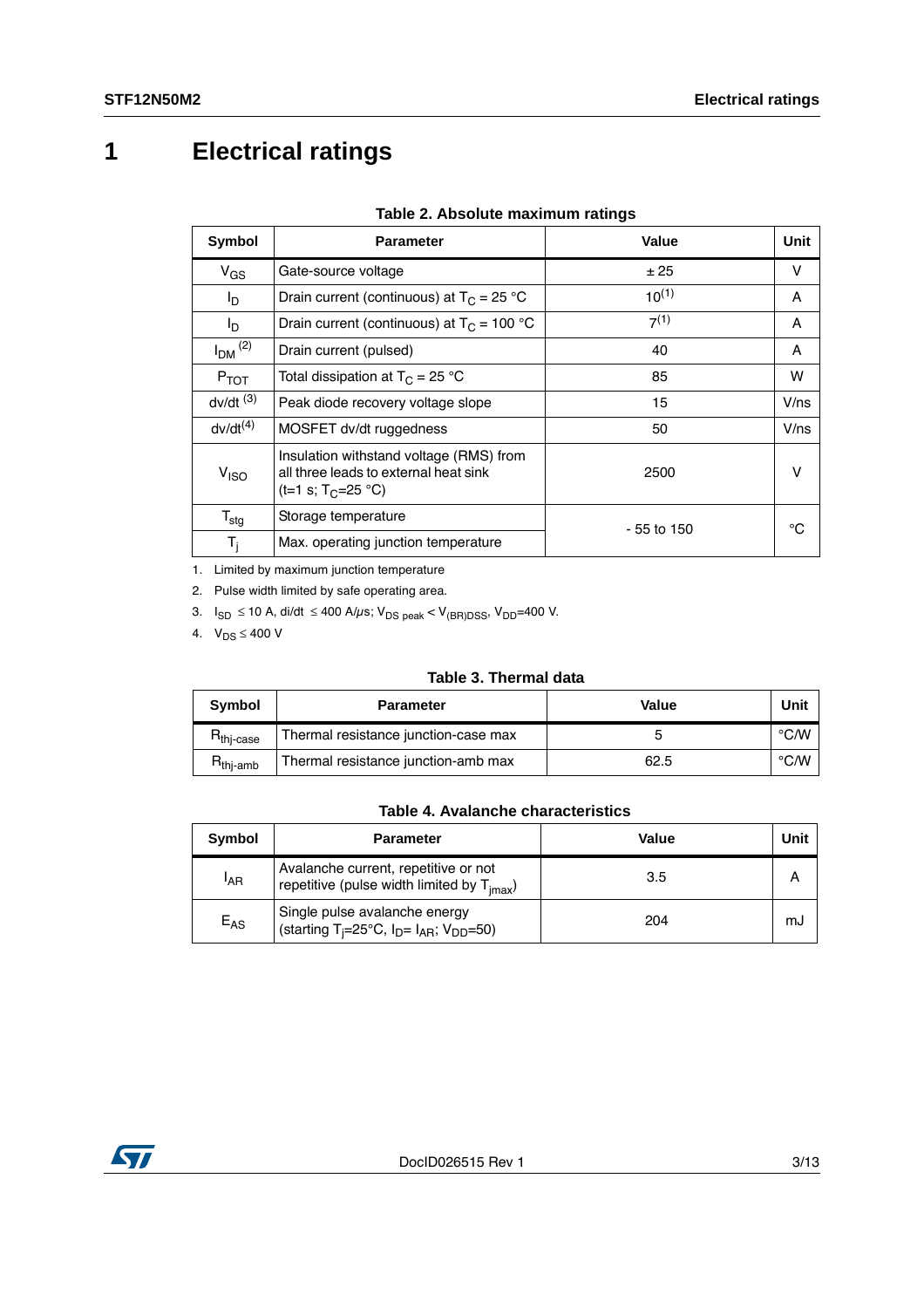## <span id="page-3-0"></span>**2 Electrical characteristics**

 $(T_C = 25 °C$  unless otherwise specified)

| $1805$ J. UII JUII SLALES |                                      |                                                    |              |       |      |             |  |
|---------------------------|--------------------------------------|----------------------------------------------------|--------------|-------|------|-------------|--|
| Symbol                    | <b>Parameter</b>                     | <b>Test conditions</b>                             | Min.         | Typ.  | Max. | <b>Unit</b> |  |
| $V_{(BR)DSS}$             | Drain-source<br>breakdown voltage    | $V_{GS} = 0$ , $I_D = 1$ mA                        | 500          |       |      | v           |  |
| $I_{DSS}$                 | Zero gate voltage                    | $V_{GS} = 0$ , $V_{DS} = 500$ V                    |              |       | 1    | μA          |  |
|                           | drain current                        | $V_{GS} = 0$ , $V_{DS} = 500$ V,<br>$T_C = 125 °C$ |              |       | 100  | μA          |  |
| l <sub>GSS</sub>          | Gate-body leakage<br>current         | $V_{DS} = 0$ , $V_{GS} = \pm 25$ V                 |              |       | ±10  | μA          |  |
| $V_{GS(th)}$              | Gate threshold voltage               | $V_{DS} = V_{GS}$ , $I_D = 250 \mu A$              | $\mathbf{2}$ | 3     | 4    | v           |  |
| $R_{DS(on)}$              | Static drain-source<br>on-resistance | $V_{GS}$ = 10 V, $I_D$ = 5 A                       |              | 0.325 | 0.38 | Ω           |  |

#### **Table 5. On /off states**

#### **Table 6. Dynamic**

| Symbol                     | <b>Parameter</b>                 | <b>Test conditions</b>                                             | Min.                         | Typ. | Max. | <b>Unit</b> |
|----------------------------|----------------------------------|--------------------------------------------------------------------|------------------------------|------|------|-------------|
| $C_{\text{iss}}$           | Input capacitance                |                                                                    |                              | 560  |      | pF          |
| $C_{\rm oss}$              | Output capacitance               | $V_{GS} = 0$ , $V_{DS} = 100$ V,                                   | $\qquad \qquad \blacksquare$ | 33   |      | pF          |
| C <sub>rss</sub>           | Reverse transfer<br>capacitance  | $f = 1$ MHz                                                        |                              | 1    |      | pF          |
| $C_{\rm 0ss\,eq.}{}^{(1)}$ | Equivalent output<br>capacitance | $V_{GS} = 0$ , $V_{DS} = 0$ to 400 V                               | ٠                            | 125  |      | pF          |
| $R_G$                      | Intrinsic gate<br>resistance     | f = 1 MHz, $I_D=0$                                                 |                              | 6.8  |      | Ω           |
| $Q_g$                      | Total gate charge                |                                                                    |                              | 15   |      | nC          |
| $Q_{\rm{gs}}$              | Gate-source charge               | $V_{DD}$ = 400 V, $I_D$ = 10 A,<br>$V_{GS}$ = 10 V (see Figure 15) |                              | 3    |      | nC          |
| $Q_{\text{gd}}$            | Gate-drain charge                |                                                                    |                              | 8.3  |      | nC          |

1.  $\rm{C_{oss}}$  eq. is defined as a constant equivalent capacitance giving the same charging time as  $\rm{C_{oss}}$  when  $\rm{V_{DS}}$  increases from 0 to 80%  $\rm{V_{DSS}}$ 

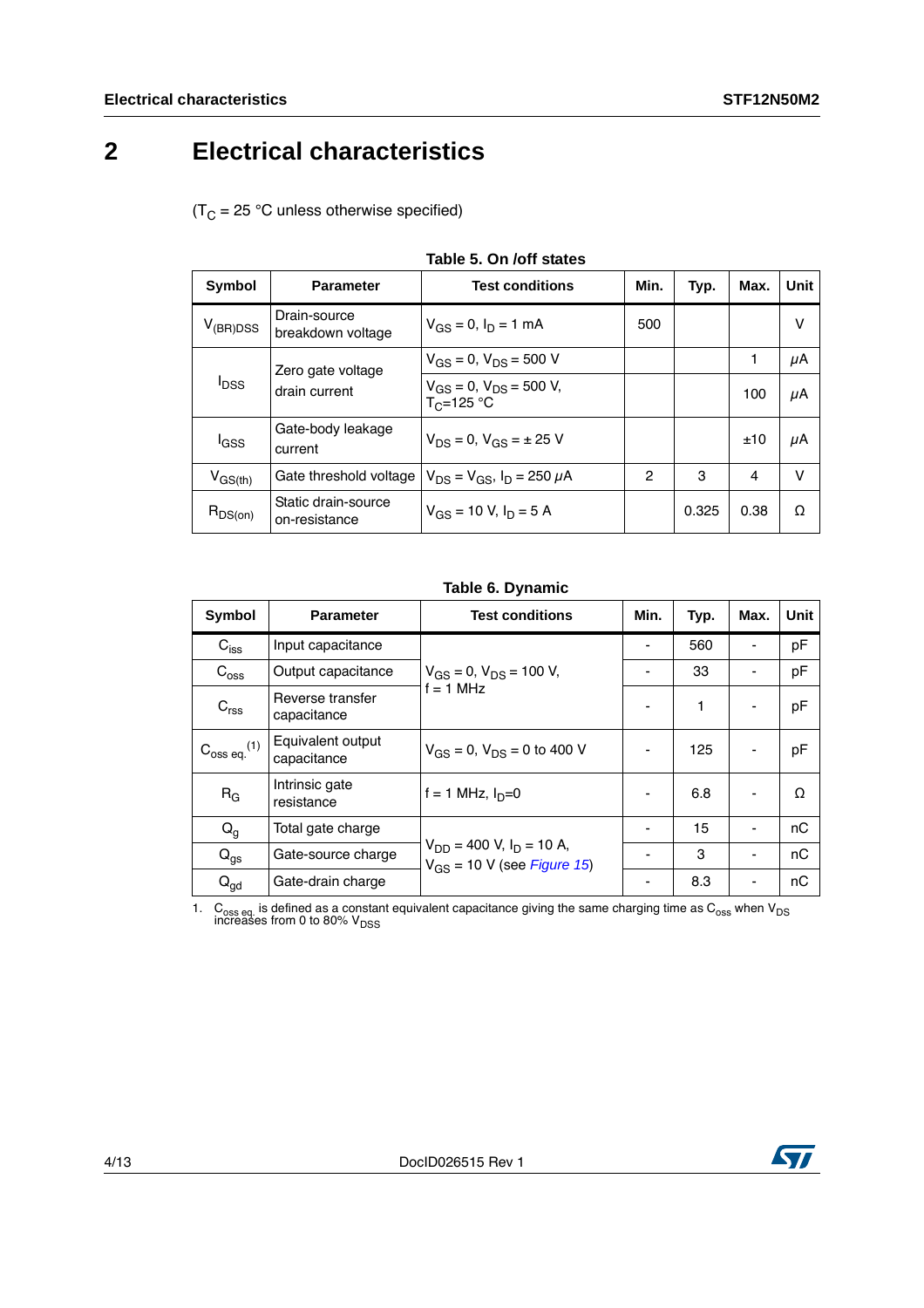| Symbol       | <b>Parameter</b>    | <b>Test conditions</b>                                         | Min.                     | Typ. | Max. | Unit |  |  |  |
|--------------|---------------------|----------------------------------------------------------------|--------------------------|------|------|------|--|--|--|
| $I_{d(on)}$  | Turn-on delay time  |                                                                |                          | 13.5 | -    | ns   |  |  |  |
| t,           | Rise time           | $V_{DD}$ = 250 V, I <sub>D</sub> = 5 A,                        |                          | 10.5 | -    | ns   |  |  |  |
| $I_{d(Off)}$ | Turn-off delay time | $R_G = 4.7 \Omega$ , $V_{GS} = 10 V$<br>(see Figure 14 and 19) |                          | 8    | -    | ns   |  |  |  |
| t,           | Fall time           |                                                                | $\overline{\phantom{0}}$ | 34.5 | -    | ns   |  |  |  |

**Table 7. Switching times**

|  |  | Table 8. Source drain diode |  |  |
|--|--|-----------------------------|--|--|
|--|--|-----------------------------|--|--|

| Symbol                   | <b>Parameter</b>              | <b>Test conditions</b>                                                     | Min. | Typ. | Max. | Unit |
|--------------------------|-------------------------------|----------------------------------------------------------------------------|------|------|------|------|
| <sup>I</sup> SD          | Source-drain current          |                                                                            |      |      | 10   | A    |
| $I_{SDM}$ <sup>(1)</sup> | Source-drain current (pulsed) |                                                                            |      |      | 40   | A    |
| $V_{SD}$ <sup>(2)</sup>  | Forward on voltage            | $V_{GS} = 0$ , $I_{SD} = 10$ A                                             |      |      | 1.6  | v    |
| $t_{rr}$                 | Reverse recovery time         |                                                                            |      | 276  |      | ns   |
| $Q_{rr}$                 | Reverse recovery charge       | $I_{SD}$ = 10 A, di/dt = 100 A/ $\mu$ s<br>$V_{DD}$ = 60 V (see Figure 16) |      | 2.4  |      | μC   |
| <b>IRRM</b>              | Reverse recovery current      |                                                                            |      | 17.5 |      | A    |
| $t_{rr}$                 | Reverse recovery time         | $I_{SD}$ = 10 A, di/dt = 100 A/ $\mu$ s                                    |      | 376  |      | ns   |
| $Q_{rr}$                 | Reverse recovery charge       | $V_{DD}$ = 60 V, T <sub>i</sub> =150 °C                                    |      | 3.4  |      | μC   |
| <sup>I</sup> RRM         | Reverse recovery current      | (see Figure 16)                                                            |      | 18.3 |      | A    |

1. Pulse width limited by safe operating area

2. Pulsed: pulse duration =  $300 \,\mu s$ , duty cycle 1.5%

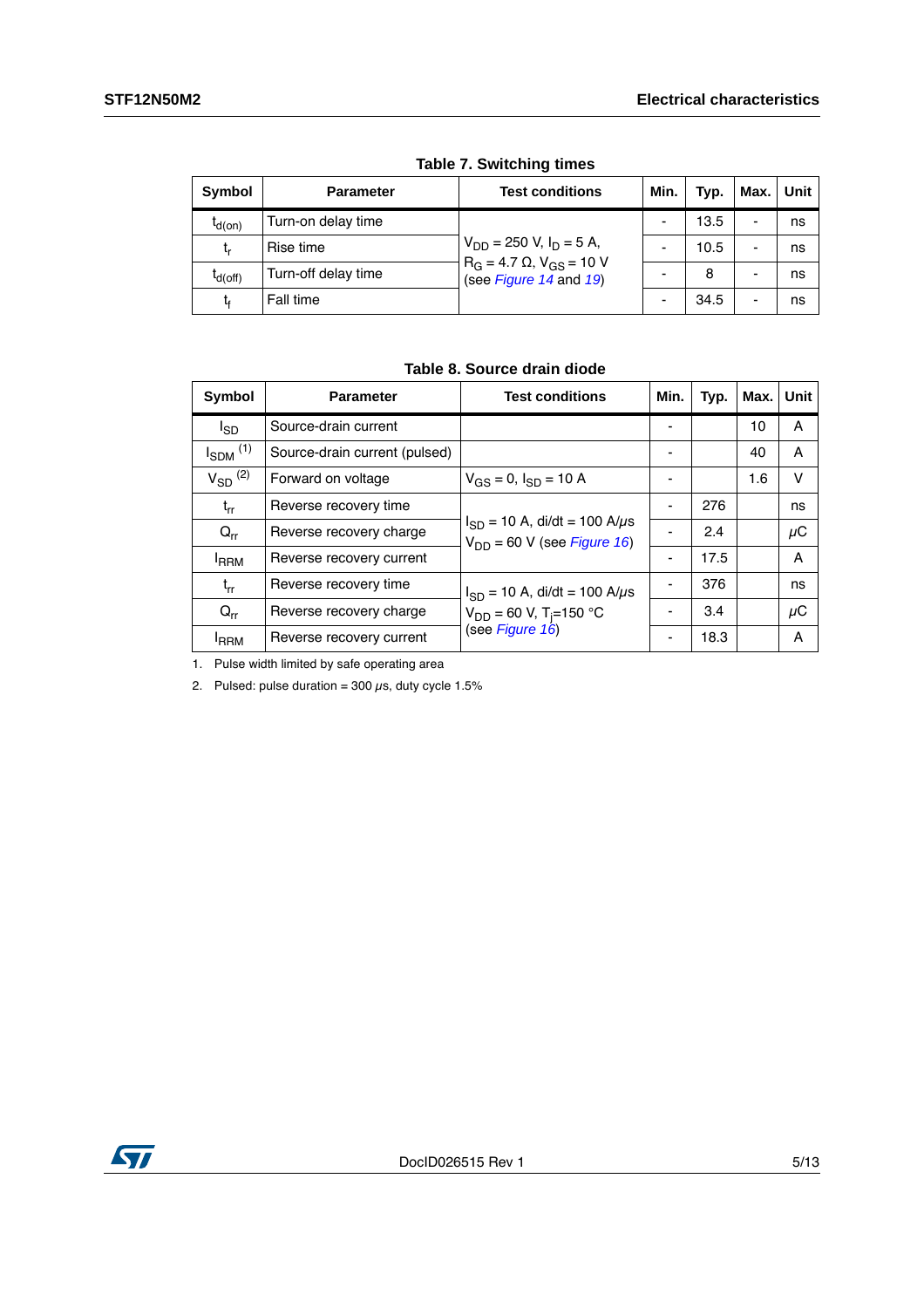### <span id="page-5-0"></span>**2.1 Electrical characteristics (curves)**









**Figure 4. Output characteristics Figure 5. Transfer characteristics** 







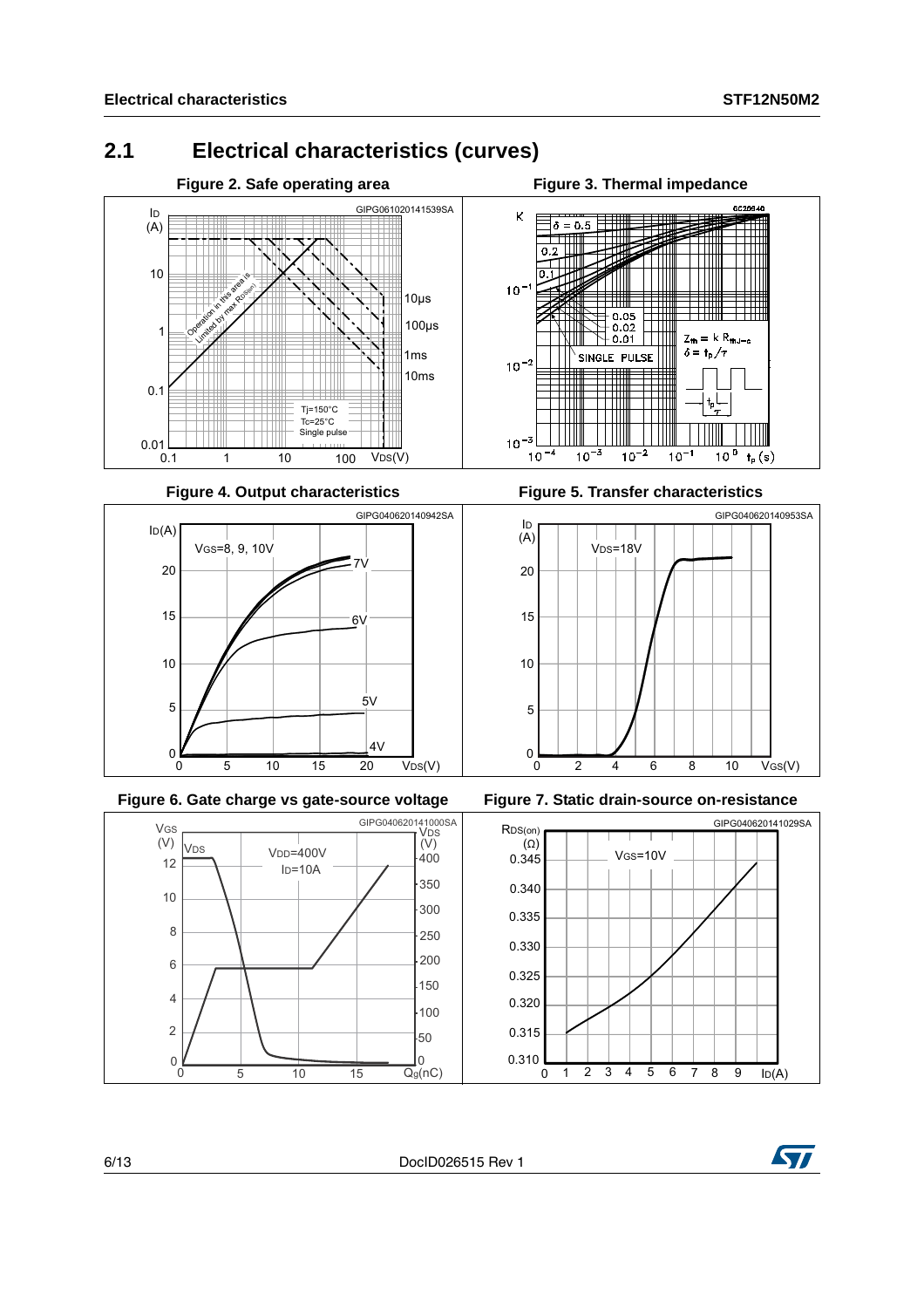$10$ 

 $\frac{1}{0.1}$ 



1 10 100 V<sub>DS</sub>(V)

 $100$ 

Crss

**Figure 10. Normalized gate threshold voltage vs temperature**



Figure 12. Normalized V<sub>(BR)DSS</sub> vs temperature Figure 13. Source-drain diode forward



**Figure 8. Capacitance variations Figure 9. Output capacitance stored energy**



**Figure 11. Normalized on-resistance vs temperature**



**characteristics**



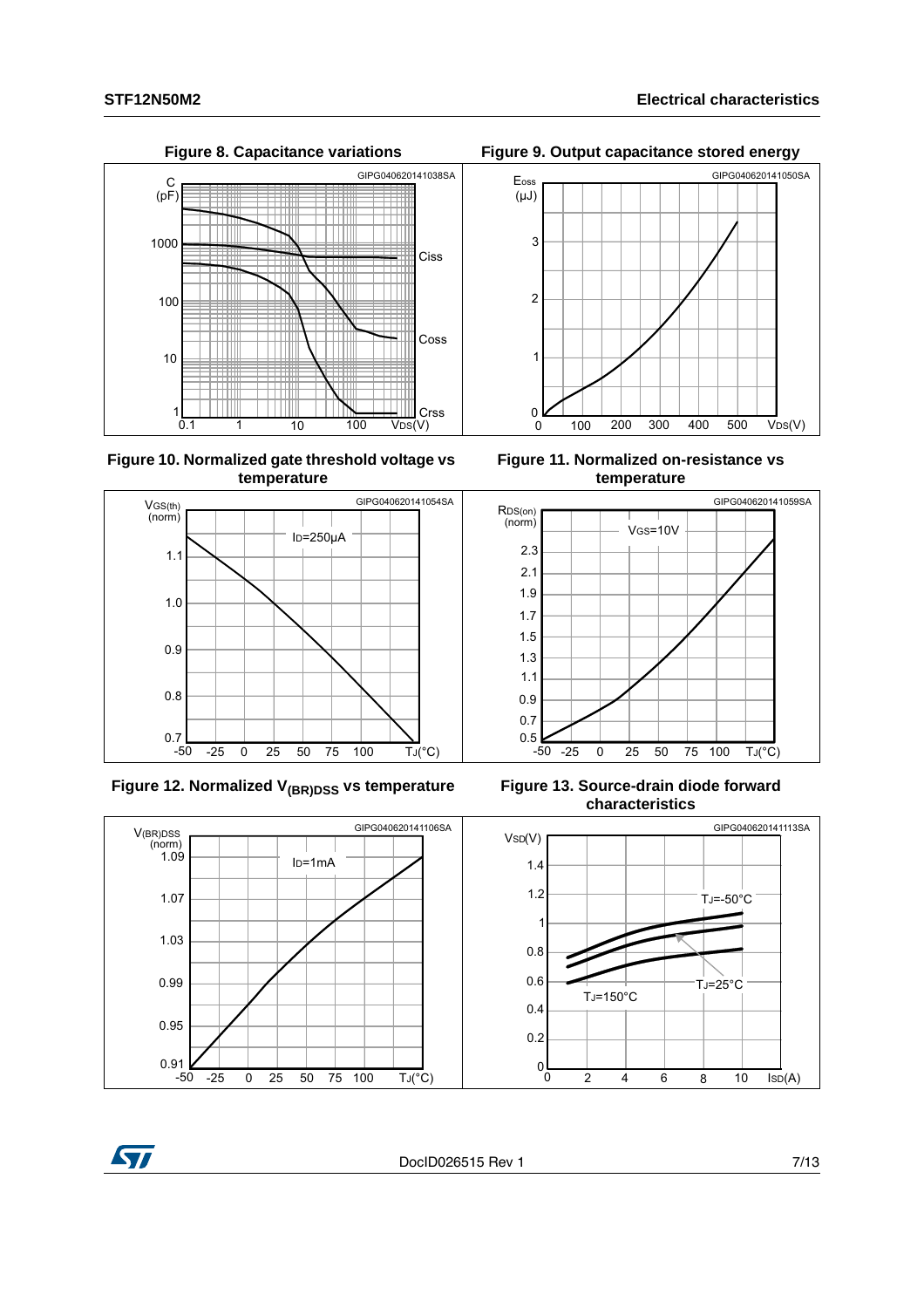### <span id="page-7-0"></span>**3 Test circuits**

<span id="page-7-2"></span>**Figure 14. Switching times test circuit for resistive load**



<span id="page-7-4"></span>**Figure 16. Test circuit for inductive load switching and diode recovery times**



**Figure 18. Unclamped inductive waveform Figure 19. Switching time waveform**



#### **Figure 15. Gate charge test circuit**

<span id="page-7-1"></span>







<span id="page-7-3"></span>

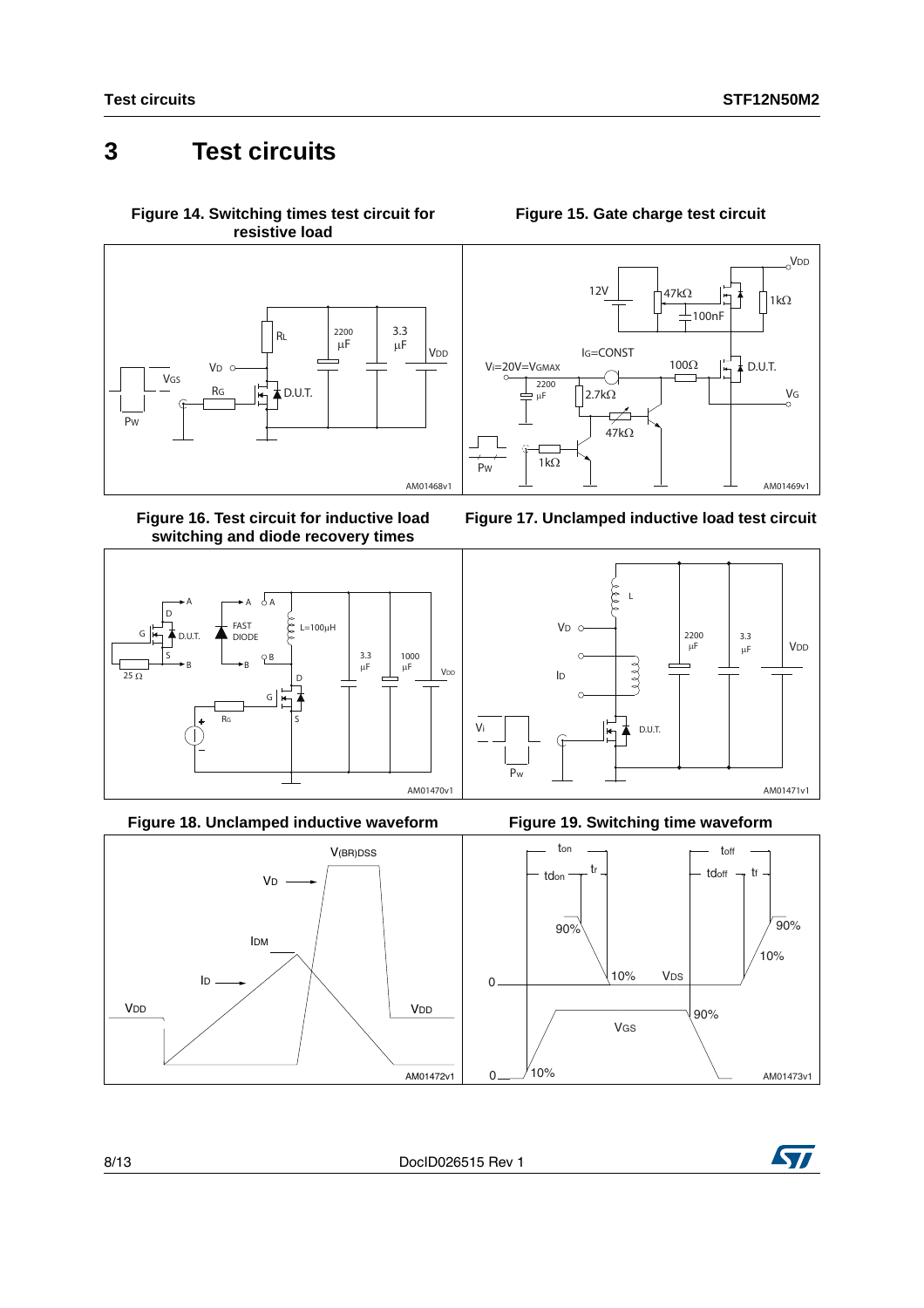### <span id="page-8-0"></span>**4 Package mechanical data**

In order to meet environmental requirements, ST offers these devices in different grades of ECOPACK® packages, depending on their level of environmental compliance. ECOPACK® specifications, grade definitions and product status are available at: *[www.st.com](http://www.st.com)*. ECOPACK® is an ST trademark.

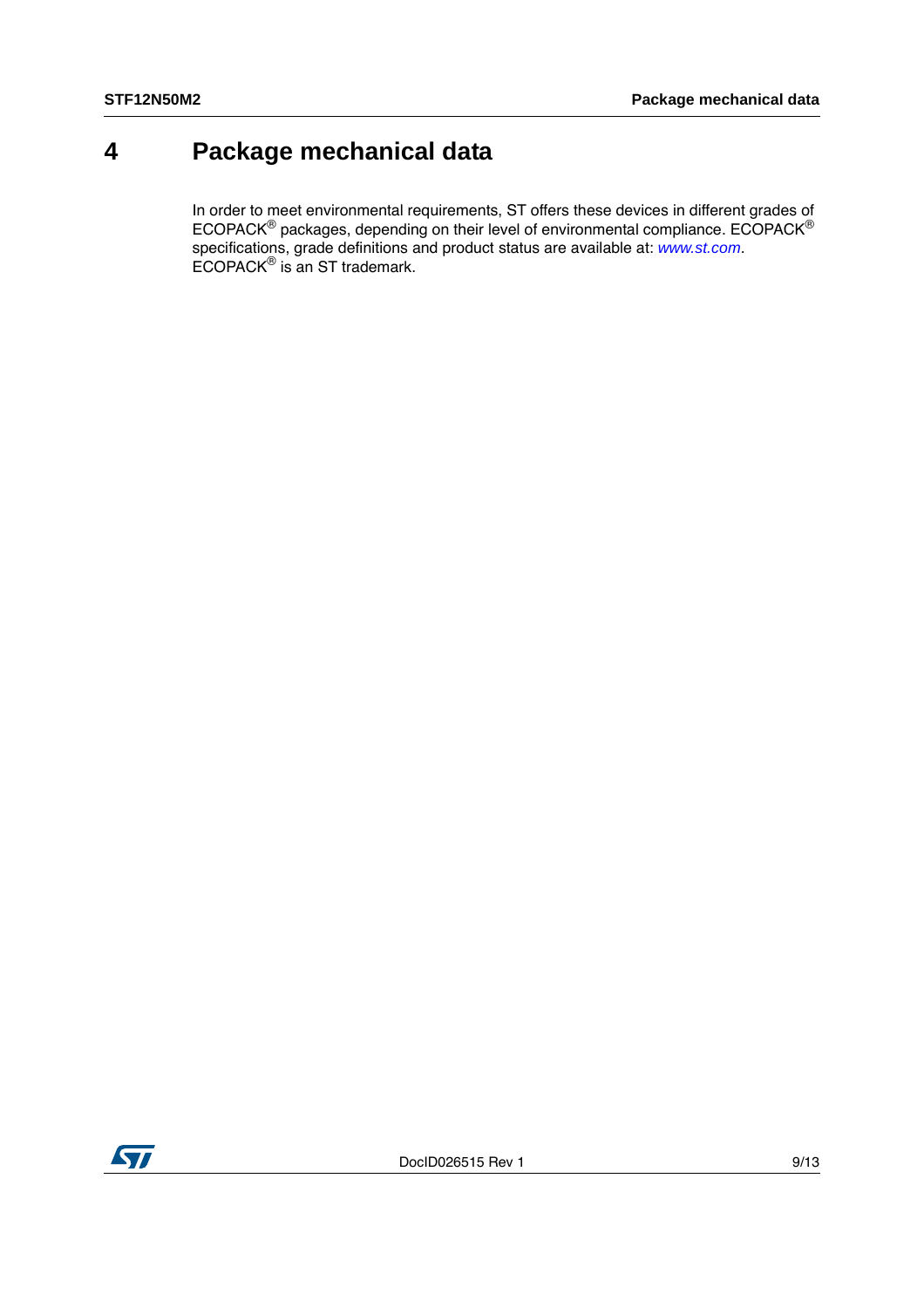

**ST** 

10/13 DocID026515 Rev 1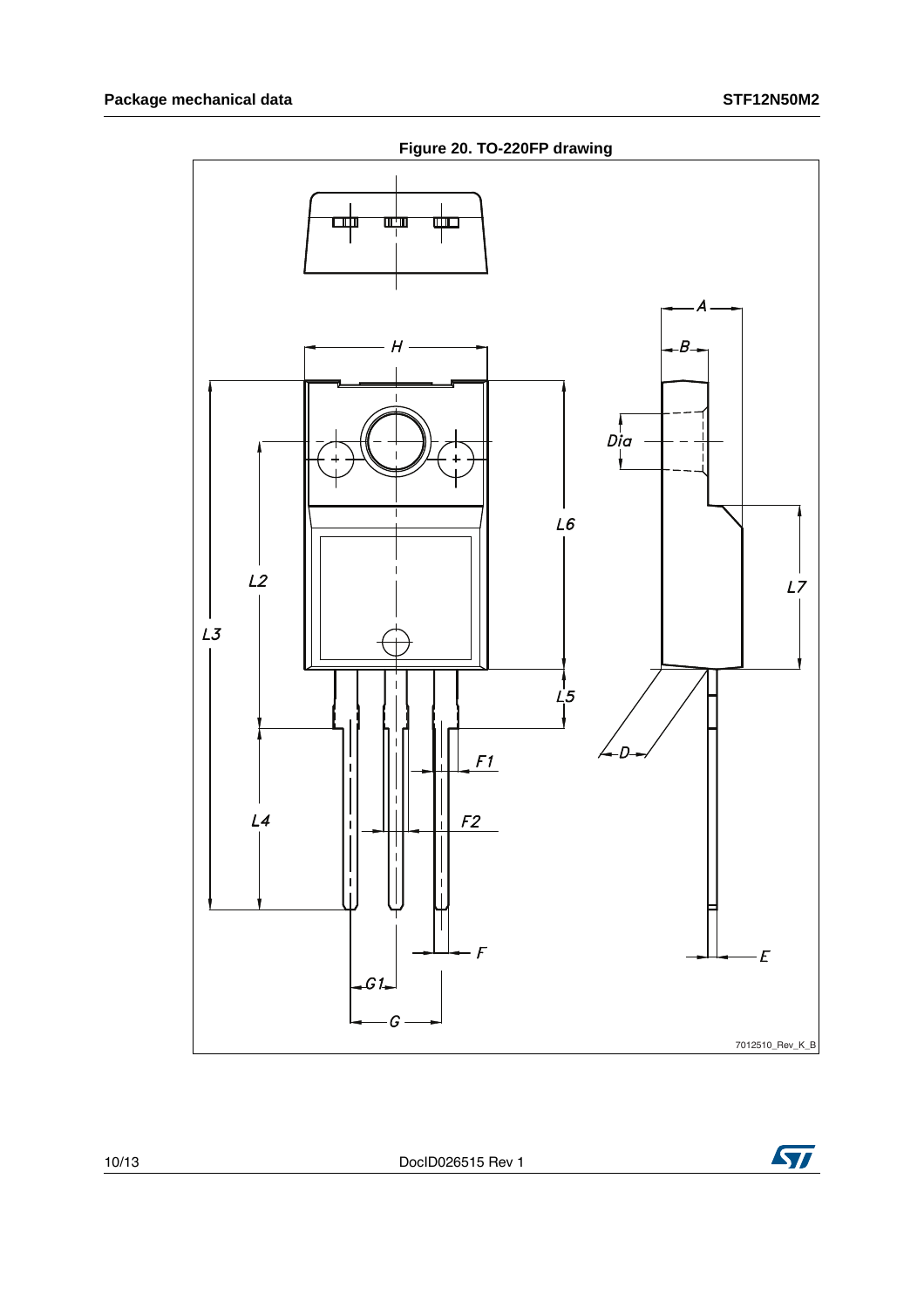| rapic 9. TO EEUT. McGhamodi data |                               |        |              |  |  |  |
|----------------------------------|-------------------------------|--------|--------------|--|--|--|
| Dim.                             | $\mathop{\text{mm}}\nolimits$ |        |              |  |  |  |
|                                  | Min.                          | Typ.   | Max.         |  |  |  |
| $\boldsymbol{\mathsf{A}}$        | 4.4                           |        | 4.6          |  |  |  |
| $\sf B$                          | 2.5                           |        | 2.7          |  |  |  |
| D                                | 2.5                           |        | 2.75         |  |  |  |
| E                                | 0.45                          |        | $0.7\,$      |  |  |  |
| $\mathsf F$                      | 0.75                          |        | $\mathbf{1}$ |  |  |  |
| F1                               | 1.15                          |        | 1.70         |  |  |  |
| F <sub>2</sub>                   | 1.15                          |        | 1.70         |  |  |  |
| ${\mathsf G}$                    | 4.95                          |        | $5.2\,$      |  |  |  |
| G1                               | 2.4                           |        | 2.7          |  |  |  |
| $\boldsymbol{\mathsf{H}}$        | $10\,$                        |        | 10.4         |  |  |  |
| L2                               |                               | $16\,$ |              |  |  |  |
| L3                               | 28.6                          |        | 30.6         |  |  |  |
| L4                               | 9.8                           |        | 10.6         |  |  |  |
| L <sub>5</sub>                   | 2.9                           |        | 3.6          |  |  |  |
| $\mathsf{L}6$                    | 15.9                          |        | 16.4         |  |  |  |
| L7                               | $\boldsymbol{9}$              |        | 9.3          |  |  |  |
| Ø                                | 3                             |        | 3.2          |  |  |  |

**Table 9. TO-220FP mechanical data**

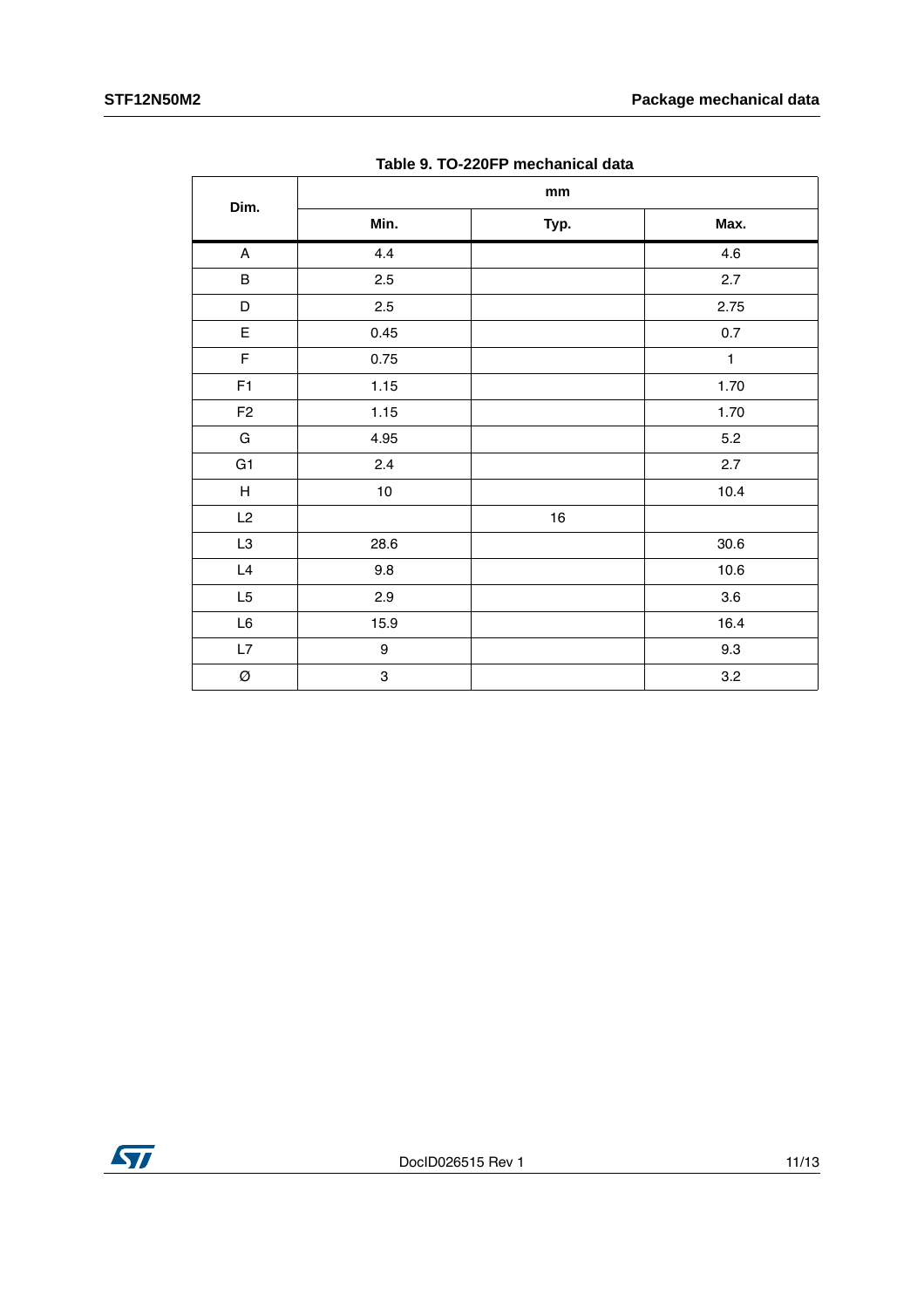## <span id="page-11-0"></span>**5 Revision history**

| Table 10. Document revision history |  |
|-------------------------------------|--|
|                                     |  |

| Date        | <b>Revision</b> | <b>Changes</b> |
|-------------|-----------------|----------------|
| 18-Jun-2014 |                 | First release. |